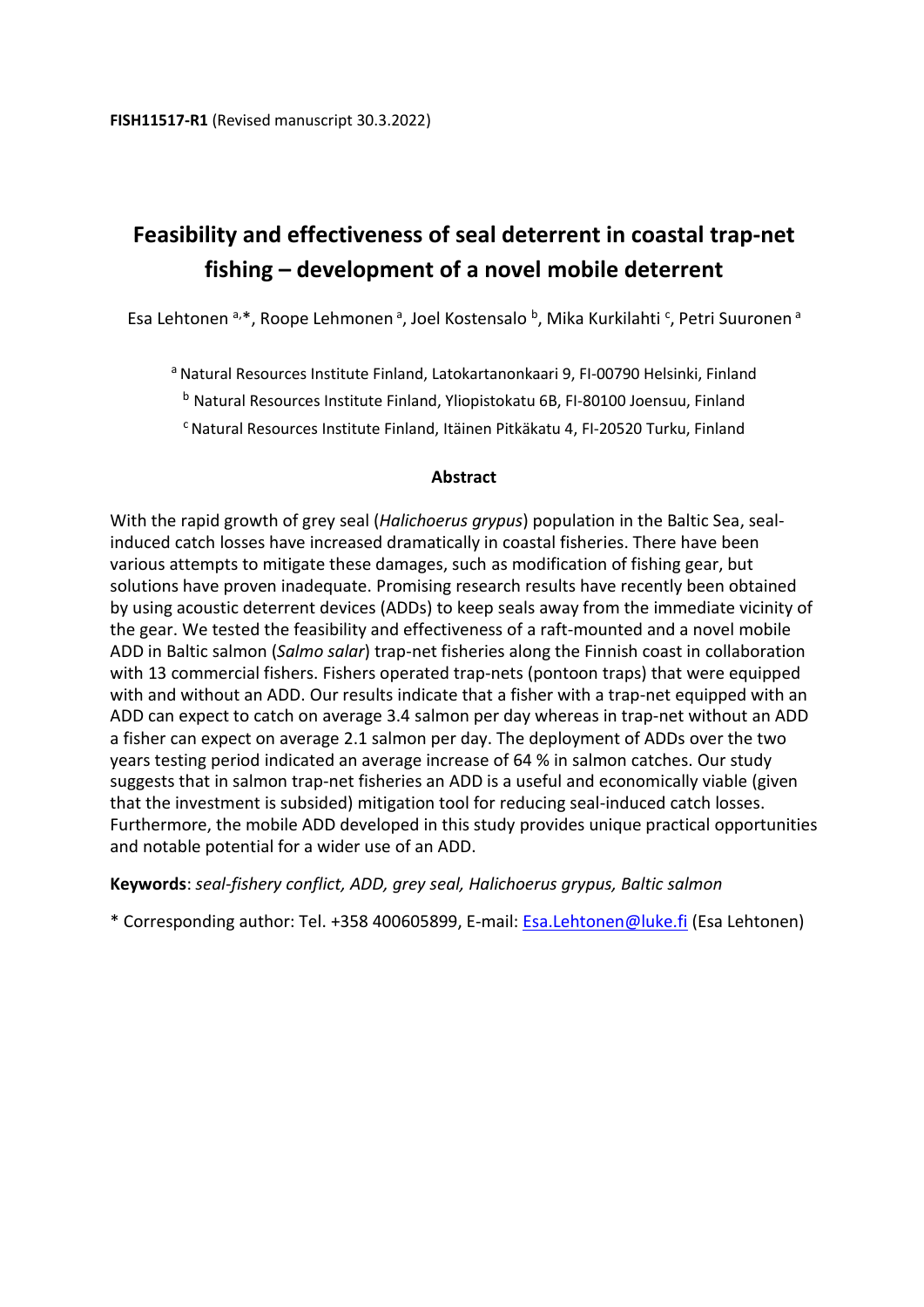### **1. Introduction**

The annual growth of grey seal (*Halichoerus grypus*) population in the northern Baltic Sea has been 5-9 % since 1990 (Harding and Härkönen, 1999; Harding et al., 2007; Hansson et al., 2018; SwAM, 2019). In concert with growing grey seal population, seal-induced catch damages have increased dramatically in coastal fisheries (Kauppinen et al., 2005; Fjälling, 2005; Svels et al., 2019; Vetemaa et al., 2021). In many Baltic Sea regions, seals are considered by fishers the biggest threat for the viability and continuation of their livelihoods (Svels et al. 2019; Vetemaa et al., 2021). There is no doubt that the total societal costs of grey seal in the Baltic Sea fisheries have been extensive and likely much larger than the observed costs (Svels et al., 2019; Waldo et al., 2020a; Blomquist and Waldo, 2021; Johansson and Waldo, 2021).

At the same time, as a top predator in the Baltic Sea, grey seal is considered an important and valuable component of the Baltic Sea ecosystem, and its continued survival and wellbeing is paramount (HELCOM, 2006). All seal species in EU enjoys strong protection through various international recommendations and directives, and grey seal is listed as "of community importance" in the EU's Habitats Directive (EU 1992).

There have been intensive research activities, focusing largely on gear modifications, to mitigate seal-induced damage in the Baltic coastal fisheries (Lunneryd et al., 2003; Lehtonen and Suuronen, 2004; Suuronen et al., 2006; Hemmingsson et al., 2008; Lehtonen and Suuronen, 2010; Königson et al., 2015). Even though a wide range of potential gear-based solutions have been invented, the problem has not been adequately resolved. While the fish chamber of a trap-net can be made seal-safe (Suuronen et al. 2006; Hemmingson et al., 2008), seals are still able to catch fish and disturb the capture process in the other parts of the trap-net and in the vicinity of the gear (Lunneryd et al. 2003; Fjälling et al., 2006).

The fishing sector considers a drastic reduction of the size of seal population the most effective measure to mitigate the seal-fishery conflict (Svels et al., 2019; Waldo et al. 2020b). Hunting of grey seal, however, is difficult and time-consuming. Furthermore, population management limited solely to hunting is not feasible although could complement other measures. Clearly, the seal-fishery conflict in the Baltic Sea has become increasingly difficult to solve (Bruckmeir and Larsen, 2008; Waldo et al., 2020b; Blomquist and Waldo, 2021). There is a need for an effective mitigation measure that is acceptable for both the societies and the fishing sector.

Promising results in reducing the damage caused by grey seal in the Baltic Sea have been obtained by using acoustic deterrent devices (ADDs, Fjälling et al., 2006; Vetemaa et al., 2021). ADD produces sounds of high enough intensity to cause discomfort in the seals that enter the vicinity of the gear where an ADD is mounted (e.g. Götz and Janik, 2010). Hence, ADD offers a potential way to discourage seals from entering the vicinity of the gear. Despite promising results, ADDs have not yet been adopted by the fishers in the Baltic Sea. There is a common perception among fishers that ADDs act more like dinner bells than deterrents, and that the sound produced by ADDs elicit curiosity rather than fear in the seals (see also Mikkelsen et al., 2017). Interestingly, ADDs are widely used by aquaculture sector in the northern Baltic Sea to protect fish-cages from grey seal attacks; up to 50% of the farmers are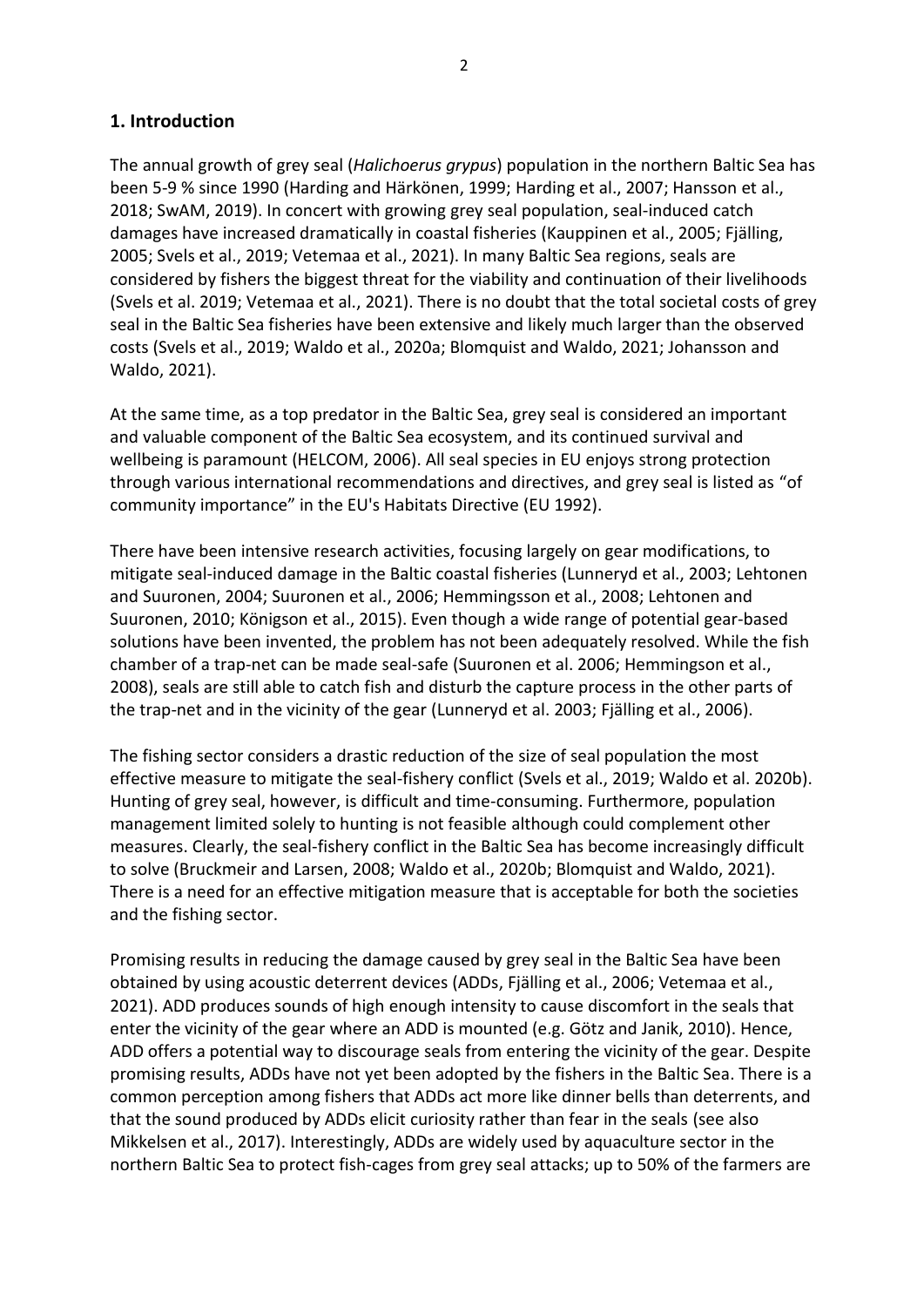using ADDs (Markus Kankainen, personal communication). In fact, fish farmers were the one that started to use ADDs in the northern Atlantic region (e.g. Götz and Janik, 2013), including the Baltic Sea.

In this study, ADDs were deployed over two fishing seasons in Baltic salmon (*Salmo salar* L.) trap-net fishery along the Finnish coast in collaboration with commercial fishers. The primary objective was to systematically measure the effectiveness of ADD and assess its feasibility in coastal salmon trap-net fishery. An additional objective was to develop a mobile sealdeterrent device that would be handy and effortless. The overall goal was to find a technical solution which is acceptable to key stakeholders, such as fishers and environmental organizations, that are involved in the seal-fishery conflict in the Baltic Sea.

# **2. Material and methods**

# **2.1. Fishing experiments**

To test the effectiveness of ADDs, altogether 13 commercial trap-net fishers from the southern and southwestern coast of Finland (Fig. 1) were engaged in a series of fishing trials during the salmon fishing season in May-August in 2020 and 2021.



**Figure 1.** Locations of the seal deterrents (ADDs) used along the Finnish southern and southwestern coast in 2020-2021. The type of ADD is indicated with a color code. Blue = mobile ADD, Red = raft-mounted ADD.

All fishers used pontoon traps which are currently the standard trap-net design for capturing salmon and some other species such as European whitefish (*Coregonus lavaretus* L.) in the coastal regions of the northern Baltic Sea. The gear has a leader net of several hundred meters and wings ending with funnels that lead into the fish chamber equipped with hoops (2.9 m diameter) and double wall of firmly stretched netting made of extra-strong seal-safe polyethylene (Dyneema) material (Fig. 2). All pontoon traps in this study had a wire-grid in the funnel to prevent seals entering the chamber.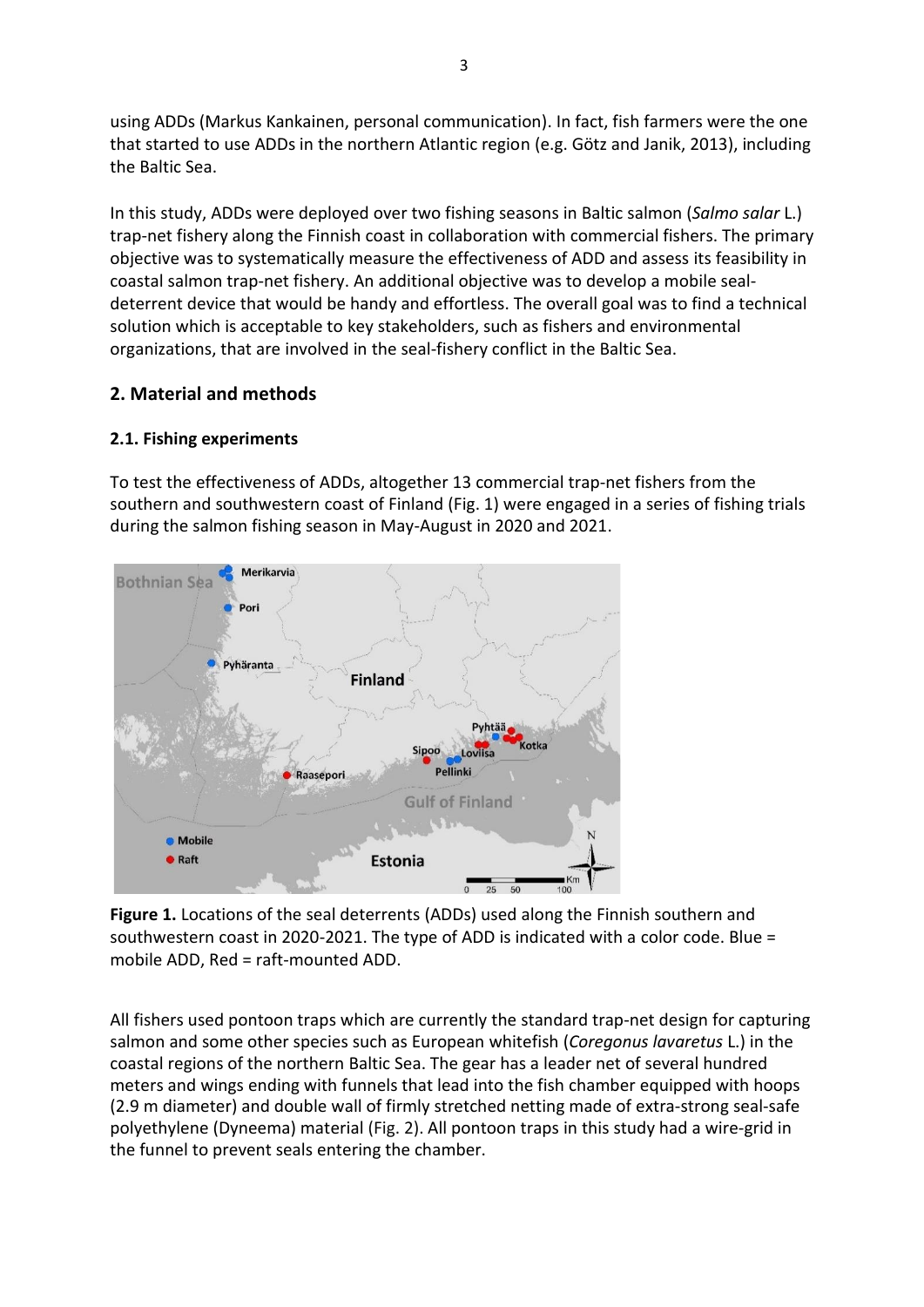

**Figure 2.** Aerial view of a pontoon trap with the chamber, intermediate funnels and wings. Only a part of the leader net is shown. The seal deterrent is marked with a star symbol. Photo: Esa Lehtonen

Each fisher operated two similar trap-nets located in the same region in as similar conditions as possible. The trap-nets of each fisher were separated by a distance of about 1-2 kilometers which is a common practice by fishers. In the experimental set-up, one trap-net was equipped with an ADD and the other was without an ADD. In total, 1627 fishing days were done over the two years (Table 1). The number of days when the trap-nets had an ADD was 869 which is 53.4 % of total number of fishing days.

| Year | fishers | Number of Number of ADD off /<br>trap-nets | <b>on</b> | <b>Fishing</b><br>days | Catch in<br>numbers | Catch / fishing<br>days |
|------|---------|--------------------------------------------|-----------|------------------------|---------------------|-------------------------|
| 2020 |         | 10                                         | Off       | 219                    | 423                 | 1.93                    |
|      |         |                                            | On        | 235                    | 814                 | 3.46                    |
| 2021 | 12      | 31                                         | Off       | 539                    | 640                 | 1.19                    |
|      |         |                                            | On        | 634                    | 1134                | 1.79                    |

**Table 1.** Number of fishers, trap-nets, number of fishing days with the ADD on and off, total number of salmon caught, and the average number of salmon caught per day.

### **2.2. Technical specifications and mounting of seal deterrents**

Otaq Sealfence (offshore.otaq.com) seal-deterrents used in this study are acoustic systems designed to deter seals. The system uses an underwater transducer to emit an omnidirectional sound which seals find uncomfortable inside the system's 40-45 m effective range. The device works at a frequency range of 9-11 kHz. It transmits a "pulse wall" consisting of several different frequencies that are transmitted in variable cycles so that seals would not become accustomed to the sound. The source level (Otaq laboratory measurements) at 10 kHz is about 189 dB re1 µPam RMS at 1 m.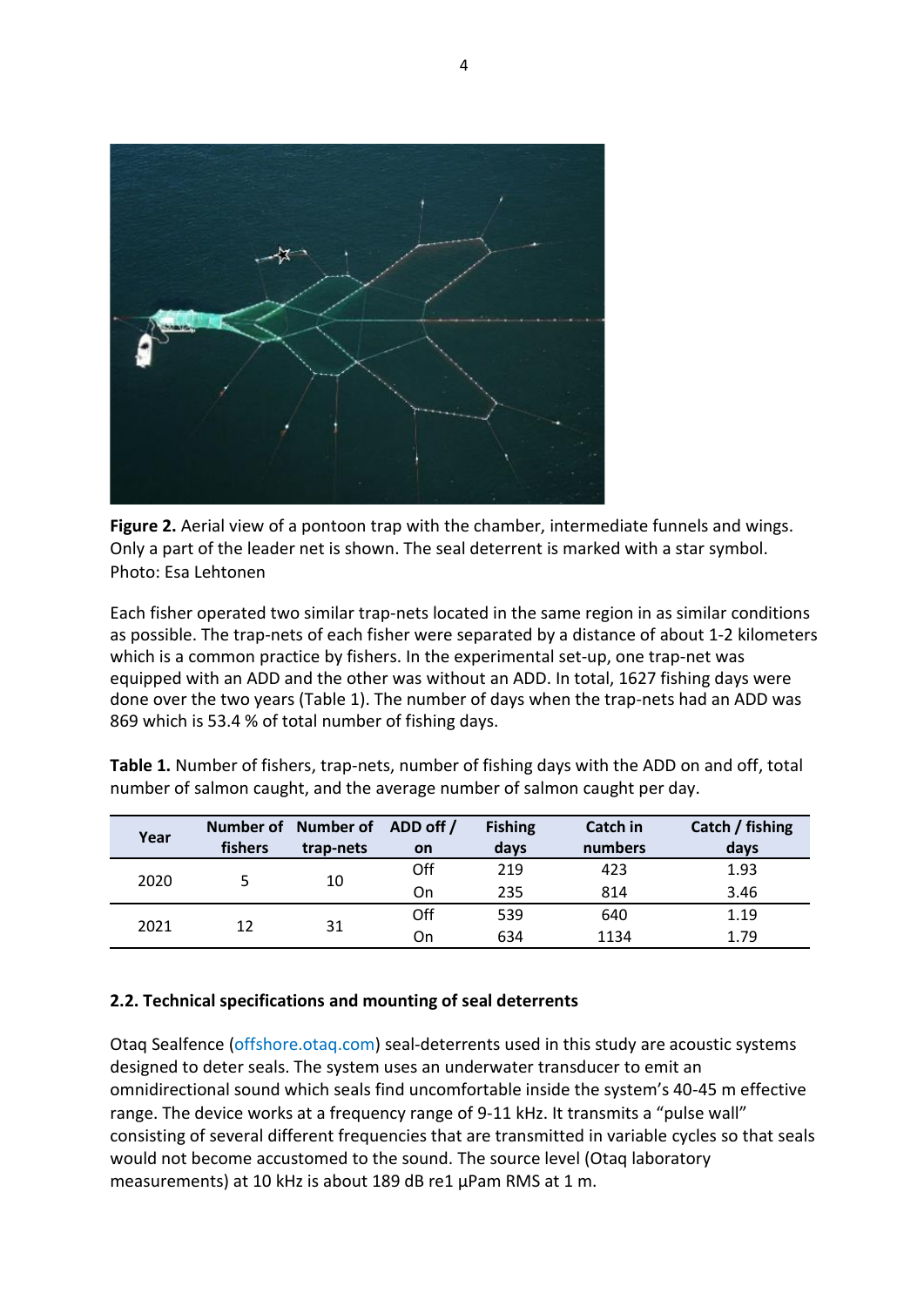The deterrents were anchored beside the fish chamber of the trap, near the trap-net funnels (see Fig. 2). Two different ADD mountings were used: a self-contained raft-mounted ADD with power sources (Fig. 3), and a mobile ADD where batteries were placed inside a compact polyethylene housing (Fig. 4).



**Figure 3.** Raft carrying an ADD unit and outfitted with solar panels and a wind generator for charging the batteries. Photo: Esa Lehtonen

In the raft-mounted ADD, the control unit with the batteries (2 x 240 Ah AGM) was set in a waterproof case held on the raft. The electricity for the system was produced by solar panels (2 x 300 W) and a wind generator fitted to the raft. Rafts were anchored in the close vicinity (about 20 m) of the trap-nets. The transducer (underwater sound projector) was lowered to a depth of about 3-8 m; the depth varied depending on depth of water at site. The advantage of a raft-mounted ADD is the constant battery voltage. No attention is required from the fisher, and the device functions autonomously.

In the mobile ADD the deterrent with two battery back units and control unit were packed inside a 2.5 meters waterproof housing (Fig. 4). The 30 kg battery back unit contains 2 x 45 Ah batteries (24 V). In operation, the housing is in a vertical position with the top of the housing ca 50 cm above water surface. The transducer at the bottom of housing is at a depth of ca 2 m. Mobile ADD has several operational benefits compared to raft-mounted ADD. Because of smaller water resistance, fewer anchors are required with mobile ADD. Moreover, it could be anchored closer to fishing gear, at a distance of about 10 m. The device is also less sensitive to rough sea than a raft and is easier to transport. The disadvantage that the batteries must be changed on average every 4 days.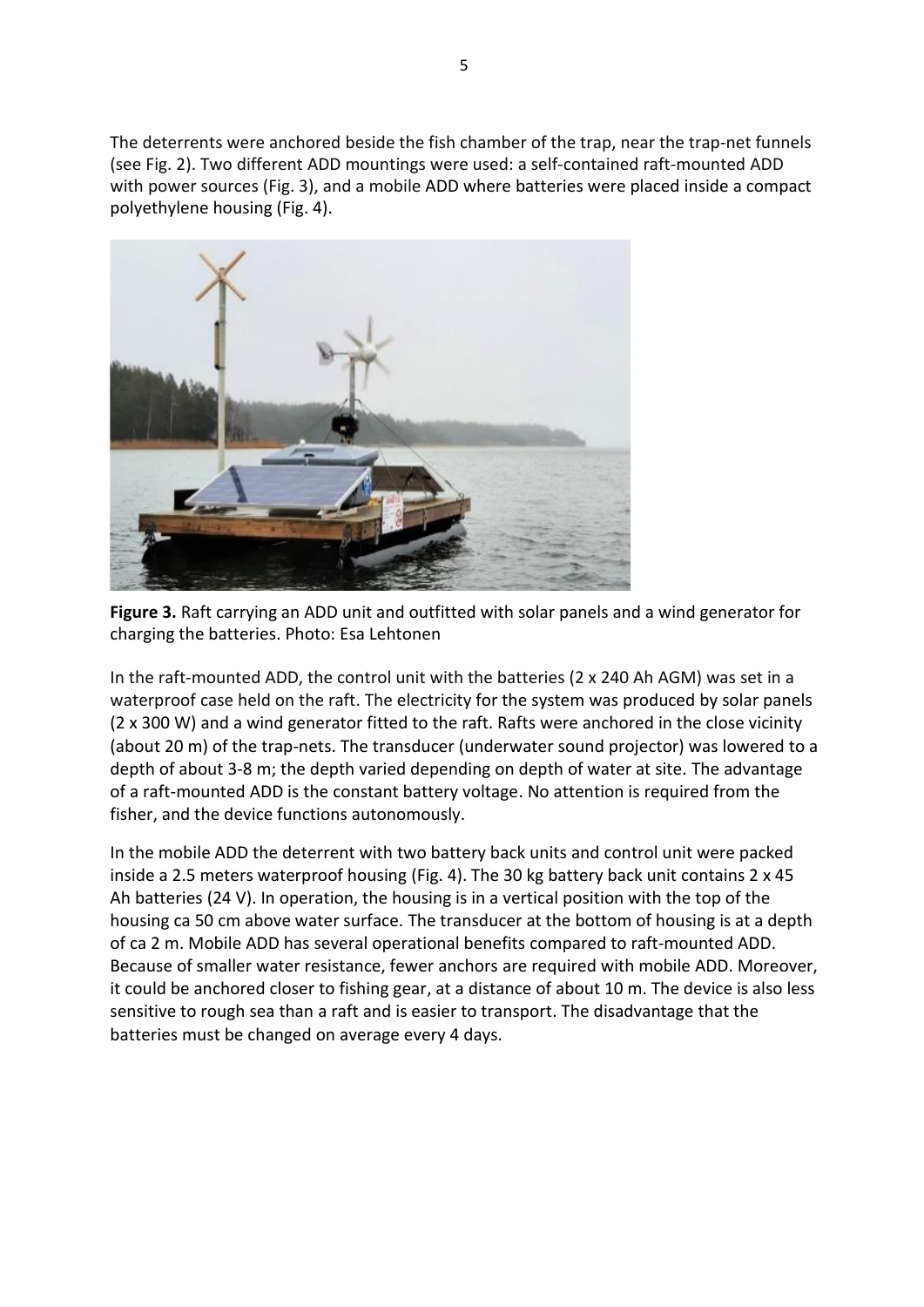

**Figure 4.** On the left the mobile ADD along the side of a fishing boat. Photo: Esa Lehtonen**.** On the right a schematic drawing of a mobile ADD housing. The deterrent is placed at the bottom of the housing. Source: Modul Plastic Oy.

The change of batteries of a mobile ADD is done at sea. The device (90 kg) is lifted along the side of the boat and the batteries are changed. For transport, the device is lifted onboard. Without batteries, the device weighs 30 kg. Hence, lifting and transfer is handy. Mobile ADD is equipped with a GPS tracker for an eventual loss of device. In addition, fishers can follow the battery voltage of the ADD by their phones and change the batteries before the power drops too low. Low battery voltage would remarkably reduce the sound producing capacity of an ADD.

In the 2020 experiments we had only one mobile ADD available whereas in 2021 we had seven mobile devices in use. In 2020, there were five raft-mounted ADDs and in 2021 eight units.

### **2.3. Data collection by fishers**

Fishers who used raft-mounted ADD had two trap-nets one of which was equipped with ADD over the season whereas the other trap-net served as a control. Nonetheless, one fisher had similar rafts in the vicinity of both of his trap-nets and the operational ADD was alternated weekly. Fishers, who used mobile ADD, moved the equipment weekly between their trapnets. By alternating the trap-net where the ADD was operational, we could assess the potential effect of trap-net location in the overall results.

In general, trap-nets were hauled once a day. On each hauling of the trap-net, fishers kept detailed records of the number of salmon caught. In Finland, each salmon must have an individual non-removable tag before it is landed, and the catch must be electronically reported to the local fisheries authority. Hence, we can consider our salmon catch data as very accurate. The bycatch was small and consisted mainly of the European whitefish. Bycatches are not accounted in this study. Fishers also tried to keep records of seal caused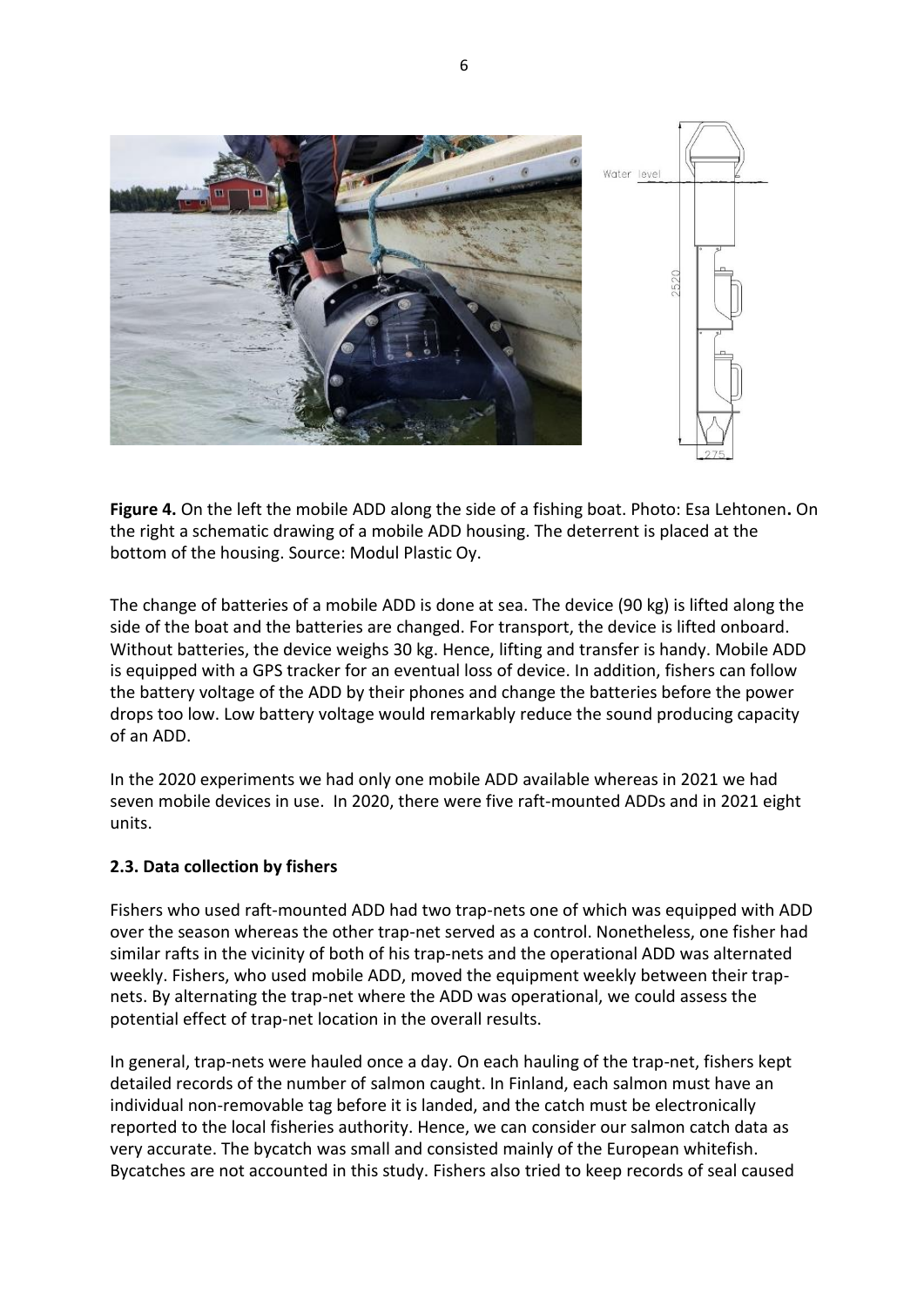damage to catch and gear. Because most fishers were not able to accurately record these damages, we did not consider the data reliable enough to be presented in this paper.

# **2.4. Statistical analysis**

The statistical analysis is based on a Bayesian approach (Gelman et al., 2013) and is performed under the implicit assumption that "control trap-nets" were not affected by the trap-nets with ADDs. The size of the catch, as measured by the number of fish caught, is an integer and assumed to be proportional to the time interval between trap-net check-ups. Variation between fishing locations was modelled with a random effect. Informally, the model can be written as:

Catch = Time interval  $\times$  (catch without ADD (F)+effect of ADD (F) + location(R)),

where the fixed effects are denoted with an F and the random effect with an R. The location in the model is a combination of a physical location and year, i.e., the catches from the same location during the same year more similar than catches from the same location during different years. The formal model is analogous to this informal expression; however, it also takes carefully into account the observed variation in catches. The latent exponential distribution reproduces the long right tail of the distribution, while the Poisson-distributed nature of the realized catch number allows for larger variation for large catches. This also mitigates the effect that any outliers would have on the results. The location specific effect is crucial, since the sample is not balanced with respect to the location. Since we do not have information on the location specific variation, we make the usual mixed-model assumption that this effect is normally distributed.

Based on graphical investigations, the catch is assumed exponentially distributed. The model can be expressed formally as

$$
Catch \sim \text{Poisson}(\lambda)
$$
  

$$
\lambda|\gamma, t \sim \text{Exp}((t\gamma)^{-1})
$$
  

$$
\gamma = \exp(\mu + \kappa \cdot \text{Device} + u_{location})
$$
  

$$
u_{location} \sim N(0, \sigma^2),
$$

where Catch is the number of fish caught,  $t$  is the time in days between adjacent check-ups (controls),  $u_{location}$  is the random effect related to the fishing location (municipality, based on graphical investigations there was no need for an additional specific location random effect),  $\kappa$  is a parameter which describes the effectiveness of the device, Device has the value 1 when the device has been on and 0 when it has been off. Weekly informative prior distributions were chosen to ensure the convergence of the Markov chains. The priors do not take a stance on whether the device provides a benefit or not. The overwhelming number of catches per day were between 0 and 10, with a small number of individual observations (mostly with an ADD on) exceeding this, which is why the prior distributions have been chosen to be

> $\sigma$ ~ Unif(0,10)  $\mu \sim N(0,10)$  $\kappa \sim N(0,100)$ .

The fitting was done using Markov Chain Monte Carlo (MCMC) with five chains, 75,000 iterations, and a warm-up period of 25,000. The convergence of the chains and the posterior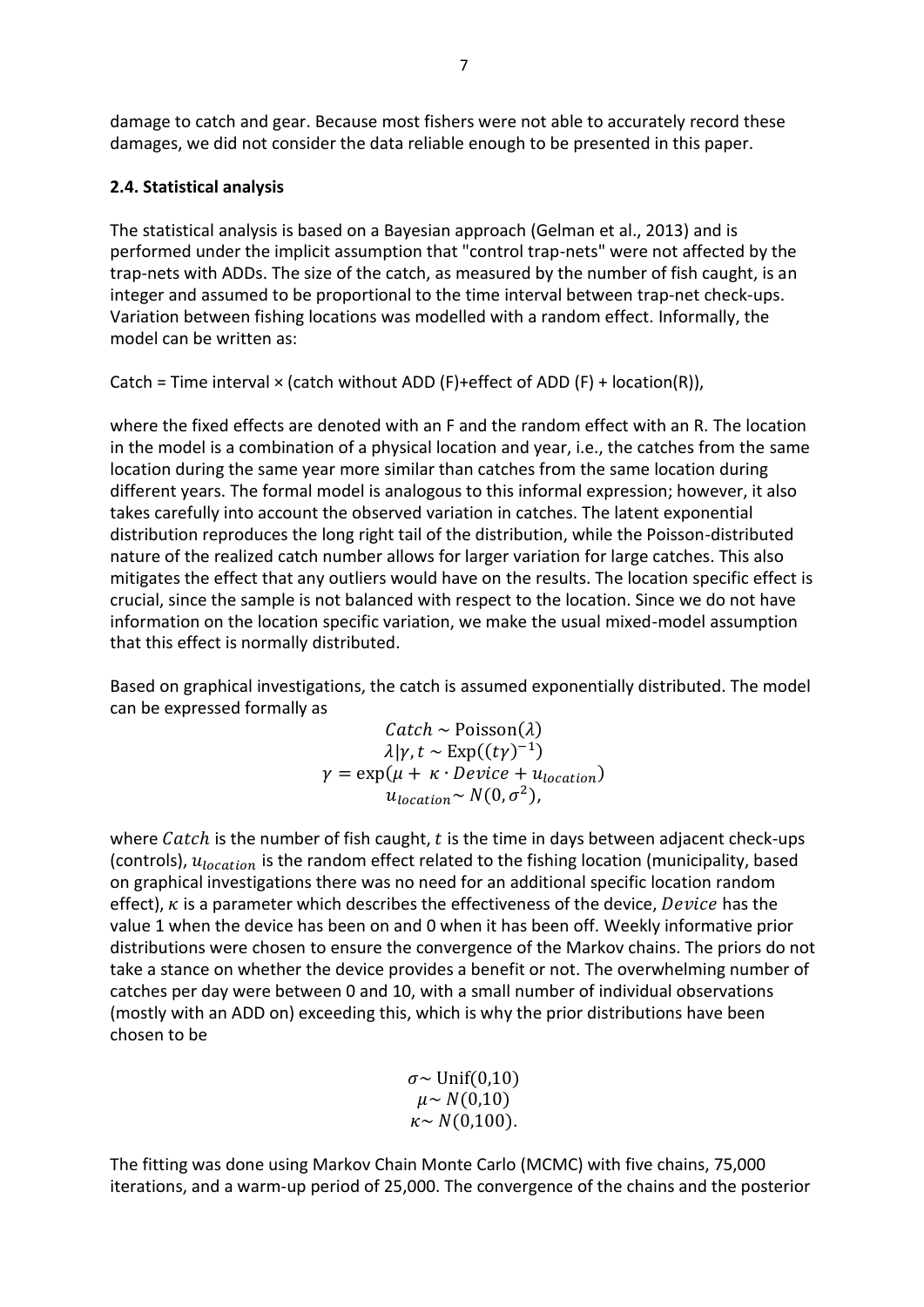predictive distributions were graphically examined. The fits were done using the software JAGS (*Just Another Gibbs Sampler*) (Plummer, 2003) and the statistical software R (R Core Team, 2021).

# **3. Results**

### **3.1. Statistical assessment of expected catch with and without ADD**

Figure 5 shows the aggregated daily salmon catches throughout the summers of 2020 and 2021 for trap-nets with an ADD and without one. Given that the fishing efforts were comparable, the ADD is associated with an increase in catch. This benefit is seen throughout the summer.

Based on the Bayesian model, a fisher can expect to catch on an average year in a typical (median) location 2.89 salmon per day with a trap-net equipped with an ADD and 1.76 salmon per day without an ADD. This constitutes a 64 % benefit (95 % probability interval 28 - 106%) obtainable by the use of an ADD. Based on the model and data, the probability that the utilization of ADD has a positive effect on the catch is 99.99% (Fig. 6). These expected numbers describe a typical trap-net site in terms of salmon catch. Aggregating over all possible locations, the mean catches are slightly higher, 3.4 and 2.1 salmon per day for ADD use and no ADD, respectively, which reflects the skewed nature of the distribution: a relatively small number of locations account for a disproportionate share of the catch.



**Figure 5.** Total catch per day over time by all active fishers in 2020 (upper) and 2021 (lower) while using or not using an ADD in a trap-net. The catch has been aggregated by week.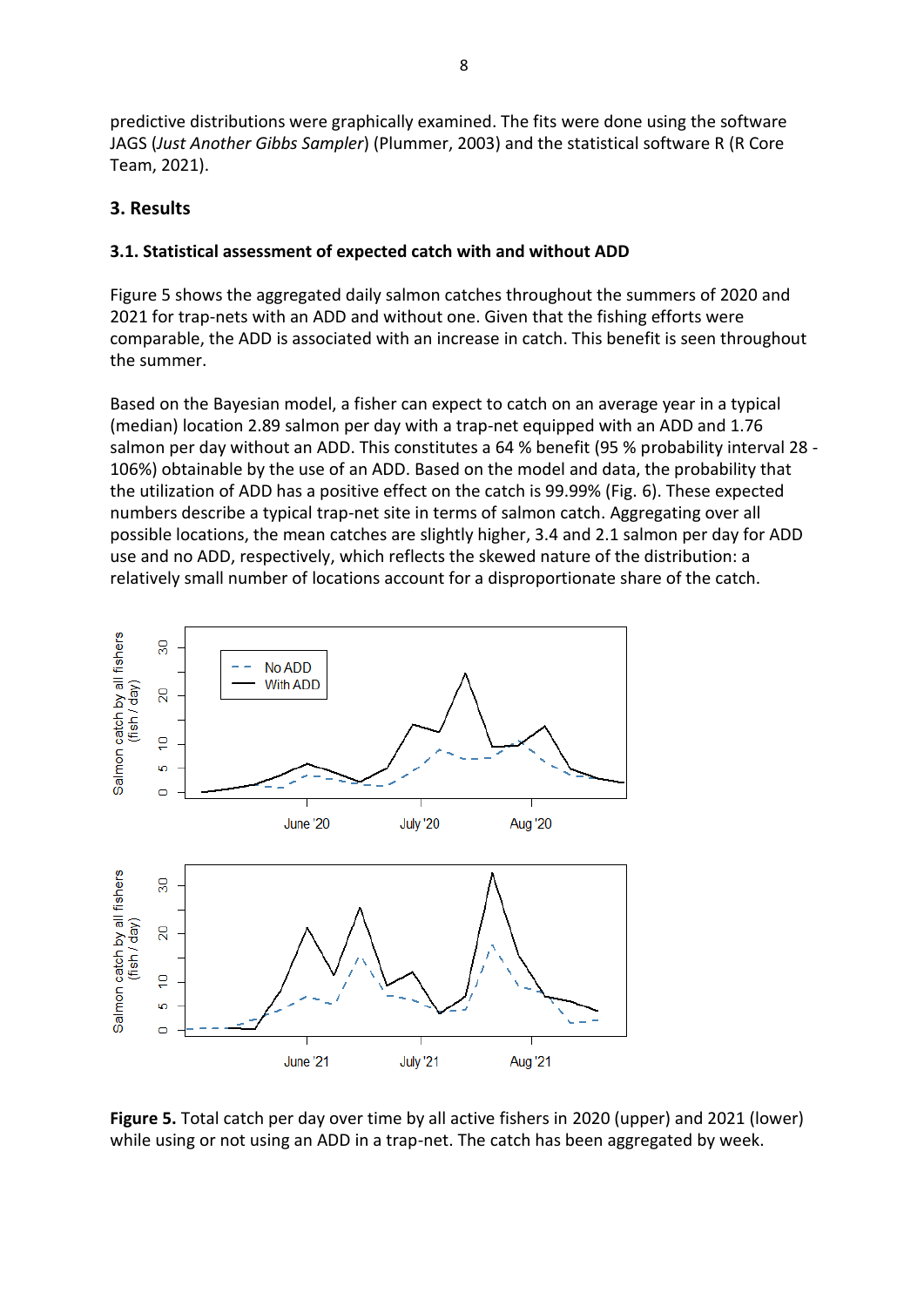



It is noteworthy that the predicted number of fish caught is somewhat higher than the numbers presented in Table 1. This is because the data is not balanced with respect to the location, i.e., there was more fishing effort in some locations. Furthermore, in the locations with less fish it will take longer to catch the fishing quotas which is why the number of fish per day will appear smaller in the raw data.

#### **3.2. Fishers' experiences of using ADDs**

Fishers' experiences of the effects of ADD were generally positive. They all noted that in the trap-net equipped with an ADD the catch was higher and the number of seal-damaged salmon was smaller compared to trap-net without an ADD. In addition, fishers pointed out that in trap-nets with ADD the catches had less fish with external seal-caused damages. With ADD there were also less fish that were meshed in the netting of the gear which fishers considered a sign of the absence of seals. One fisher noted that an ADD may even act as a fish attracting device (safe place for a fish because there are no seals near).

Some fishers noted that in the open and windy conditions, a raft mounted ADD is not an optimal solution. Most fishers preferred the use of mobile ADD because it is more practical, easier to transport, and cheaper to purchase. Fishers who used the mobile ADD pointed out that replacing the batteries was a quick process and could be done alone at sea. However, they hoped that the battery replacement intervals would be longer, and batteries would be lighter. They pointed out that if there are several devices in use by one fisher, replacing batteries will quickly accumulate excess weight onboard and lifting them may cause additional physical load to a fisher. GPS data and battery charge information in real time was considered useful.

### **4. Discussion**

Promising new results were obtained by using acoustic seal deterrent devices (ADDs) in trapnet fishing of salmon. Compared to the studies of Fjälling et al. (2006) and Vetemaa et al. (2021), our experimental set-up, using several pairs of trap-nets along the coast, allowed a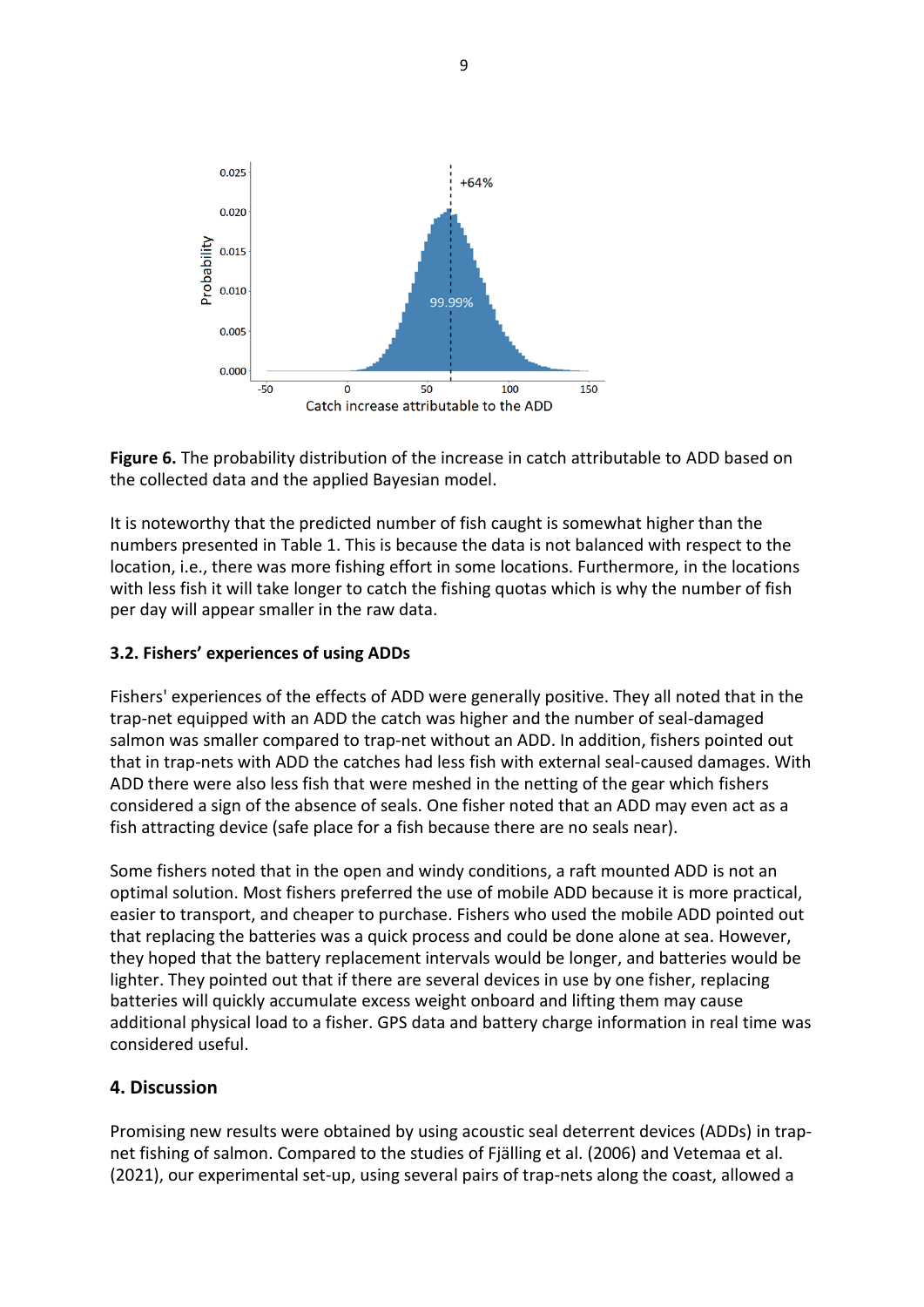comparison of the catches of trap-nets with and without an ADD under wide-range of commercial fishing conditions. The deployment of ADDs over the two-year testing period indicated an average increase of 64 % in salmon catches. Our results suggest that in salmon trap-net fisheries an ADD is a useful mitigation tool for reducing seal-induced catch losses, at least when fishing is conducted with a pontoon trap. Furthermore, the novel mobile ADD developed in this study provides unique practical opportunities and notable potential for a wider use of ADDs.

The economic benefit of the use of ADDs can be roughly assessed by comparing the increase of catch value to the costs of an ADD. The total initial investment of a fully equipped raftmounted ADD is € 16 500 whereas the cost of a fully operational mobile ADD is  $\epsilon$  12 700 (with Otaq ADD in both). When the value of the catch is calculated from the average firsthand sale value for salmon (7  $\epsilon$ /kg) and with an average weight of salmon as 6 kg, the gross return for a trap-net equipped with an ADD with would be  $\epsilon$  10 920 for a fishing season with 260 salmon caught, corresponding to the expected catch in a median location. For a trap-net without an ADD the gross return would be  $\epsilon$  6 636 with 158 salmon caught. It is noteworthy, however, that these numbers do not take into consideration the costs of ADD maintenance or the extra time needed for operating the device (which are likely not very significant costs). In Finland, commercial fishers get a 50% investment support for purchasing a seal deterrent. Therefore, the mobile ADD pays for itself in one and half season. To our knowledge, at least fishers in Sweden and Estonia have access to similar types of subsidies through the European Maritime and Fisheries Fund (EMFF).

There may be additional benefits in using an ADD. For instance, a fisher would be able to visit the gear less frequently during the periods when catches are small, thereby saving time and fuel. Furthermore, if seal-induced gear damages are reduced with the help of an ADD, a fisher needs less time to repair the gear and has more time for fishing-related work. Besides, as grey seals tend to wait in the entrance of the trap-net and disturb the capture process (Fjälling et al., 2006), an ADD would limit this behavior. Furthermore, an ADD may reduce seals' interest in finding food in the fishing gear with the additional advantage of preventing seals from becoming entangled and drowned in the gear. Nonetheless, seal deterrents do not completely prevent seal-induces damage. Individual seals, especially older ones, may not respond to the sound of an ADD. This could be because they are used to the sound or because of age-related hearing impairment (Madsen, 2005; Götz and Janik, 2010, 2013).

There are potential adverse effects of underwater noise on marine animals. For instance, there may be a risk of inducing hearing-damage to seals by prolonged exposure to the sound of an ADD. More studies are needed to evaluate these risks, taking also seals' motivation into consideration. One important question is whether a hungry seal can tolerate excessive pain that may potentially risk its hearing sense. It is also possible that continuous sound exposure may impair the seal's hearing and thereby improve the seal's ability to tolerate the repellent (Götz and Janik, 2010). Several authors have raised concerns on how ADDs may affect the behavior of co-existing cetaceans, such as harbour porpoises. As cetaceans only rarely appear along the northern Baltic coast, this problem is of a smaller scale in this region (see also Fjälling et al., 2006). Clearly, ADDs should be used with extreme care until more is known of their potential impacts on wildlife.

Obviously, an ADD would be most useful to those fishers who suffer from serious catch damage. The issue then comes whether all fishers in a certain region are forced to have seal deterrents when a few fishers have. Seals may attack more eagerly those trap-nets where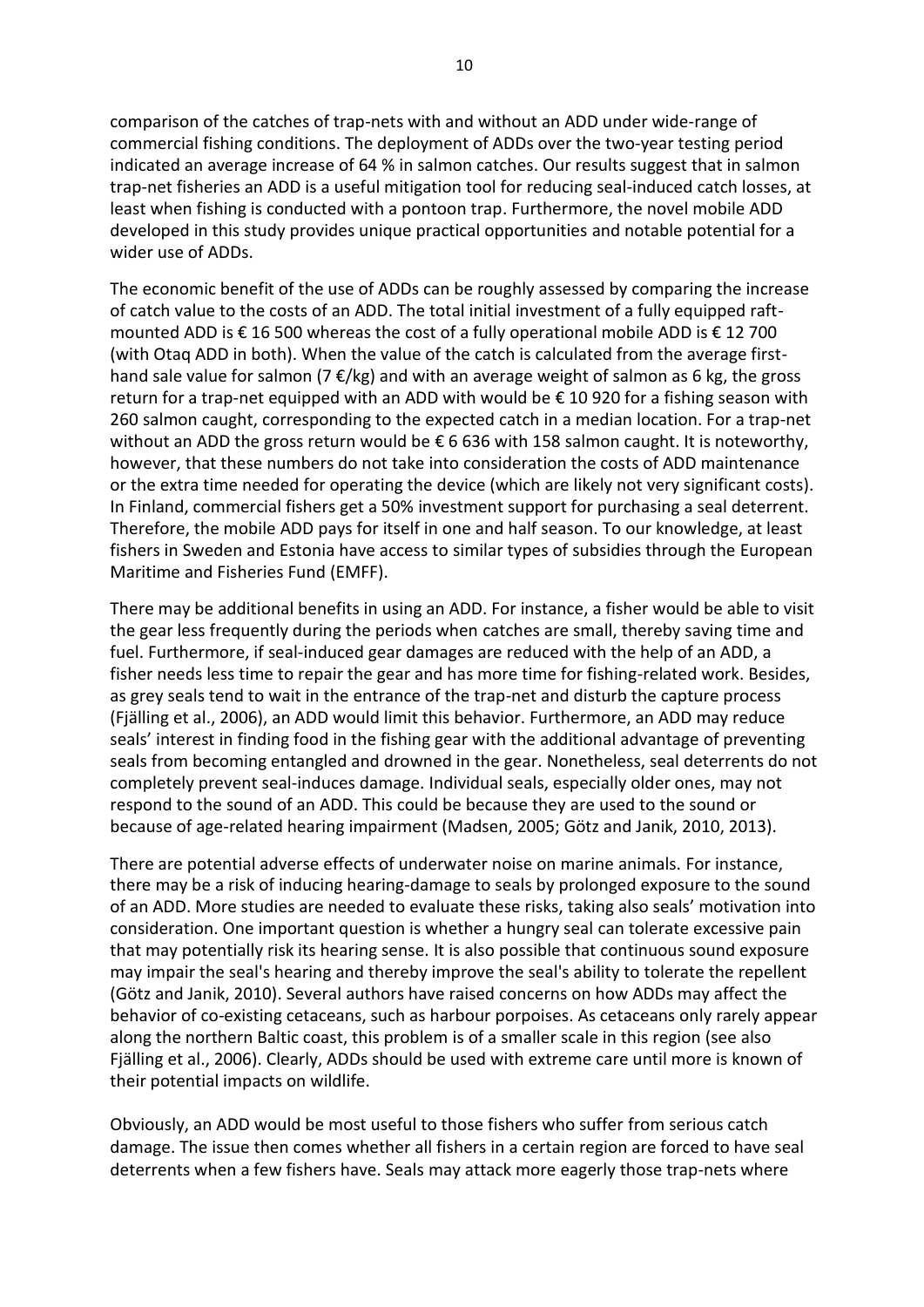there are no ADD. Although the distance between the treatment trap-nets and control trapnets in our study were on average more than one kilometer, it is possible that our control trap-nets were affected by the ADDs in the trap-nets that were equipped by the ADDs. Unfortunately, our set-up does not allow the verification of this potential phenomenon. This issue would require a separate study.

In conclusion, our study shows that ADD can be a useful and economically viable mitigation tool in the seal-fishery conflict in trap-net fisheries. Nonetheless, there are still technical details that can improve the mobile ADD. For instance, the operating time of the batteries could be extended by installing solar panels at the top of the housing of the ADD and reduce the size of the device.

#### **Acknowledgements**

This study is based on the combined efforts of several fishers. Without their patient work this study would not have been possible. We are grateful also to the following institutes and companies for the collaboration in the development of the ADDs tested in this study: Arwell-Tekniikka, Finnish Environment Institute (Syke), JMPajala, Mapon Finland, Modul Plastic, Scandi Net, and the Water and Marine Group. We are grateful to Timo Ruokonen for his valuable comments to the manuscript of this study. The study was financed by the European Maritime and Fisheries Fund (EMFF).

#### **References:**

Blomquist, J., Waldo, S., 2021. Seal interactions and exits from fisheries: insights from the Baltic Sea cod fishery. ICES J. Mar. Sci. 78, 2958-2966. <https://doi.org/10.1093/icesjms/fsab173>

Bruckmeier, K., Larsen, C.H., 2008. Swedish coastal fisheries—From conflict mitigation to participatory management. Mar. Pol. 32, 201–211.

EU 1992. The Council Directive 92/43/EEC on the conservation of natural habitats and of wild fauna and flora. Official Journal of the European Communities No L 206/7.

Fjälling, A. 2005. The estimation of hidden seal-inflicted losses in the Baltic Sea set-trap salmon fisheries. ICES J. Mar. Sci. 62, 1630–1635.

Fjälling, A., Wahlberg, M., Westerberg, H., 2006. Acoustic harassment devices reduce seal interaction in the Baltic salmon trap-net fishery. ICES J. Mar. Sci. 63, 1751-1758.

Gelman, A., Carlin, J.B., Stern, H.S., Dunson, D.B., Vehtari, A., & Rubin, D.B. (2013). Bayesian Data Analysis (3rd ed.). Chapman and Hall/CRC.

Götz, T, Janik, V.M. 2010. Aversiveness of sound in phocid seals: psycho-physiological factors, learning processes and motivation. J. Exp. Biol. 213, 1536-1548.

Götz, T., Janik, V.M., 2013. Acoustic deterrent devices to prevent pinniped depradation: efficiency, conservation concerns and possible solutions. Marine Ecology Progress Series (MEPS) 492, 285-302.

Hansson, S., Bergström, U., Bonsdorff, E., Härkönen, T., Jepsen, N., Kautsky, L., Lundström, K. et al. 2018. Competition for the fish – fish extraction from the Baltic Sea by humans, aquatic mammals and birds. ICES J. Mar. Sci. 75, 999–1008.

Harding, K.C., Härkönen, T.J., 1999. Development in the Baltic grey seal (Halichoerus grypus) and ringed seal (Phoca hispida) populations during the 20th century. Ambio 28: 619-627.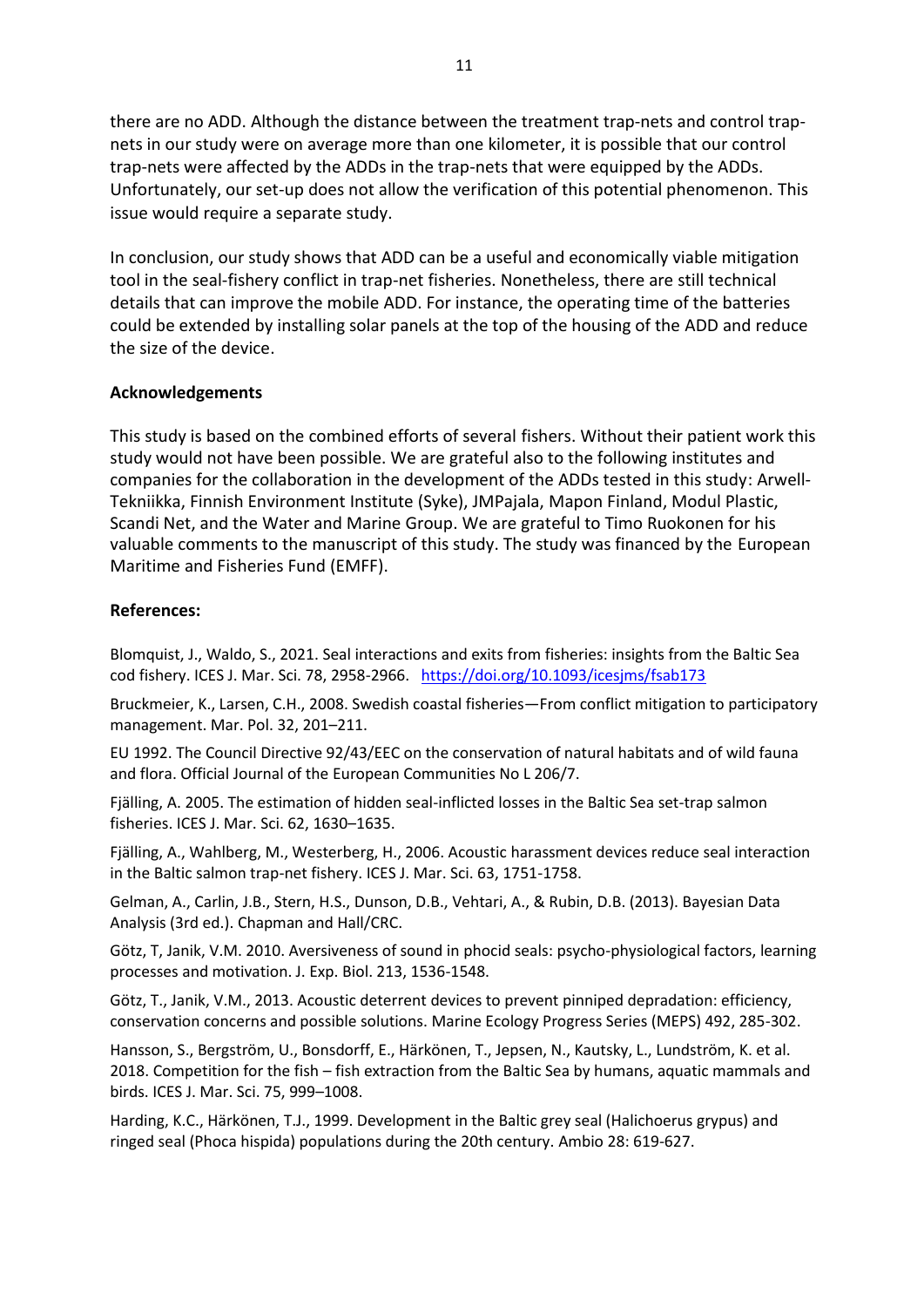Harding, K.C., Härkönen, T., Helander, B., Karlsson, O., 2007. Status of Baltic grey seal: population assessment and extinction risk. NAMMCO Sci. Publ. 6, 33-56.

HELCOM, 2006. Conservation of seals in the Baltic Sea. HELCOM Recommendation 27-28/2. Helsinki Commission, Baltic Marine Environment Protection Commission.

Hemmingsson, M, Fjälling, A., Lunneryd, S-G., 2008. The pontoon trap: description and function of a seal-safe trap-net. Technical note. Fish. Res. 93, 357-359.

Johansson, M., Waldo, Å. 2021. Local people's appraisal of the fishery-seal situation in traditional fishing villages on the Baltic Sea coast in southeast Sweden. Society and Natural Resources 34, 271- 290.<https://doi.org/10.1080/08941920.2020.1809756>

Kauppinen, T., Siira, A., Suuronen, P., 2005. Temporal and regional patterns in seal-induced catch and gear damage in the coastal trap-net fishery in the northern Baltic Sea: effect of netting material on damage. Fish. Res. 73, 99–109.

Königson, S.J., Fredriksson, R.E., Lunneryd, S-G., Strömberg, P., Bergström, U.M., 2015. Cod pots in a Baltic fishery: are they efficient and what affects their efficiency? ICES J. of Mar. Sci. 72, 1545 –1554. <https://doi.org/10.1093/icesjms/fsu230>

Lehtonen, E., Suuronen, P., 2004. Mitigation of seal-damages in salmon and whitefish trap-net fishery by modification of the fish bag. ICES J. Mar. Sci. 61, 1195–1200.

Lehtonen, E., Suuronen, P., 2010. Live-capture of grey seals in a modified salmon trap. Fish. Res. 102, 214–216.

Lunneryd, S-G., Fjälling, A., Westerberg, H., 2003. A large-mesh salmon trap: a way to mitigate seal impact on a coastal fishery. ICES J. Mar. Sci. 60, 1194–1199.

Madsen, R.T., 2005. Marine mammals and noise: problems with root mean square sound pressure levels for transients. J. Acoust. Soc. Am. 117, 3952-3957.

Mikkelsen, L., Hermannsen, L., Beedholm, K., Madsen, P.T., Tougaard, J., 2017. Simulated seal scarer sounds scare porpoises, but not seals: species-specific responses to 12 kHz deterrence sounds. R. Soc. open sci. 4, 170286[. http://dx.doi.org/10.1098/rsos.170286](http://dx.doi.org/10.1098/rsos.170286)

Plummer, M., 2003. JAGS: A program for analysis of Bayesian graphical models using Gibbs sampling. In Proceeding of the 3rd International Workshop on Distributed Statistical Computing (DSC 2003)., March, 20-22, 2003. Vienna, Austria.

Suuronen, P., Siira, A., Kauppinen, T., Riikonen, R., Lehtonen, E., Harjunpää, H., 2006. Reduction of seal-induced catch and gear damage by modification of trap-net design: design principles for a sealsafe trap-net. Fish. Res. 79, 129-138.

SwAM, 2019. Nationell förvaltningsplan för gråsäl Halichoerus grypus i Östersjön. Havs- och vattenmyndighetens rapport 2019:24. Gothenburg, Sweden

Svels, K., Salmi, P., Mellanoura, J., Niukko, J., 2019. The impacts of seals and cormorants experienced by Baltic Sea commercial fishers. Natural resources and bioeconomy studies 77/2019. Natural Resources Institute Finland, Helsinki. 50 p.

Vetemaa, M., Päädam, U., Fjälling, A., Rohtla, M., Svirgsden, R., Taal, I., Verliin, A., Eschbaum, R., Saks, L., 2021. Seal-induced losses and successful mitigation using Acoustic Harassment Devices in Estonian Baltic trap-net fisheries. Proceedings of the Estonian Academy of Sciences 70, 207-214. <https://doi.org/10.3176/proc.2021.2.09>

Waldo, S., Paulrud, A., Blomquist, J., 2020a. The economic costs of seal presence in Swedish smallscale fisheries. ICES J. Mar. Sci. 77, 815–825. <https://doi:10.1093/icesjms/fsz221>